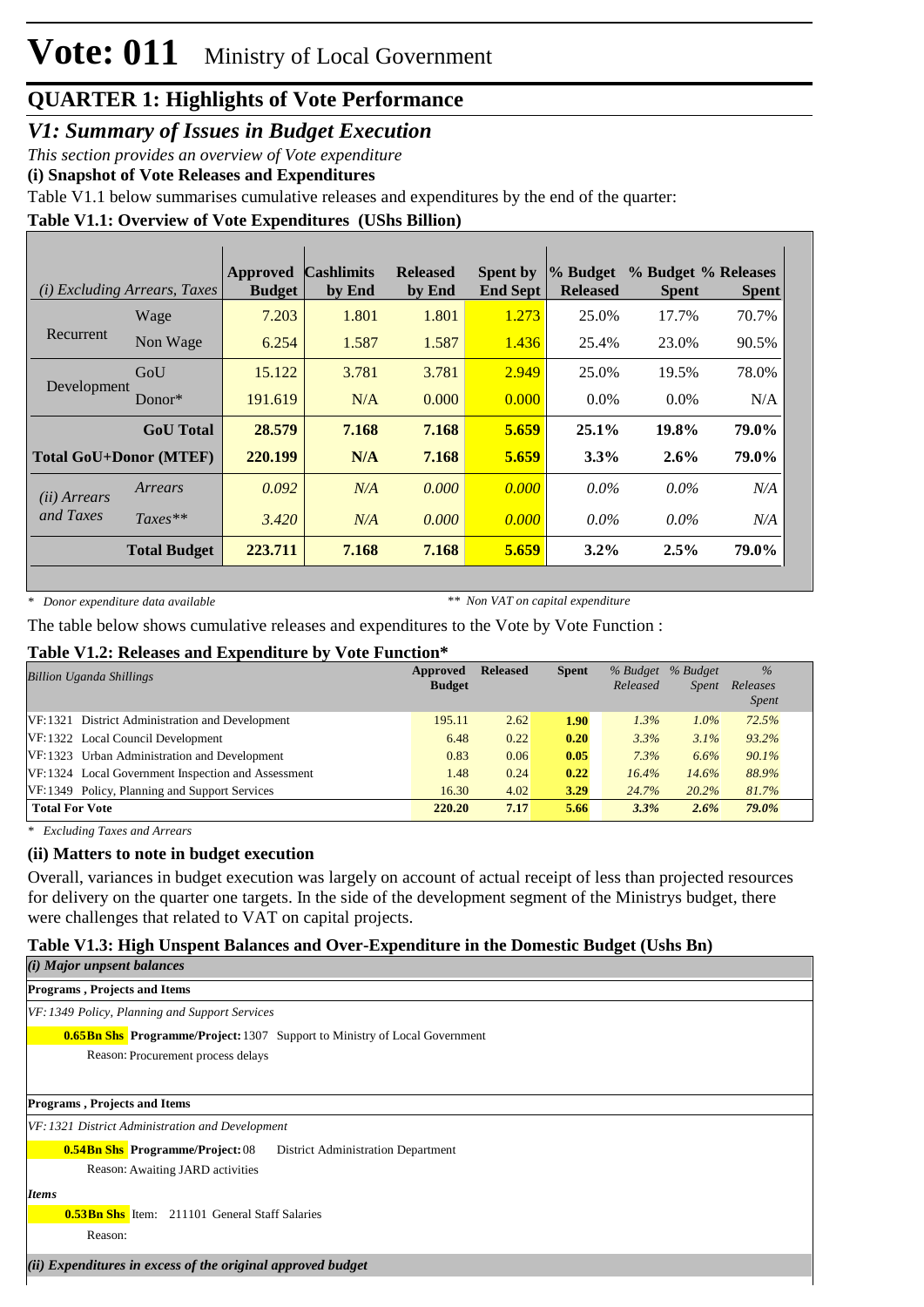#### *\* Excluding Taxes and Arrears*

## *V2: Performance Highlights*

*This section provides highlights of output performance, focusing on key outputs and actions impelemented to improve section performance.*

#### **Table V2.1: Key Vote Output Indicators and Expenditures\***

| <b>Key Output</b>                                                                                                            | <b>Planned outputs</b>                                        |       | and Performance                                                                                                                 |       | <b>Variation from Plans</b>                                                   |         |
|------------------------------------------------------------------------------------------------------------------------------|---------------------------------------------------------------|-------|---------------------------------------------------------------------------------------------------------------------------------|-------|-------------------------------------------------------------------------------|---------|
| Vote Function: 1321 District Administration and Development                                                                  |                                                               |       |                                                                                                                                 |       |                                                                               |         |
| <b>Output: 132101</b>                                                                                                        | Monitoring and Support Supervision of LGs.                    |       |                                                                                                                                 |       |                                                                               |         |
| Description of Performance: Support supervision and                                                                          | monitoring visits conducted in<br>64 LGs.                     |       | Support supervision and<br>monitoring visits conducted in 5<br>LGs                                                              |       | On target                                                                     |         |
| Performance Indicators:                                                                                                      |                                                               |       |                                                                                                                                 |       |                                                                               |         |
| % of LGs with functional                                                                                                     |                                                               |       |                                                                                                                                 | 100   |                                                                               |         |
| TPCs, PACs, DSCs, Land                                                                                                       |                                                               |       |                                                                                                                                 |       |                                                                               |         |
| Boards and contracts                                                                                                         |                                                               |       |                                                                                                                                 |       |                                                                               |         |
| committes                                                                                                                    |                                                               |       |                                                                                                                                 |       |                                                                               |         |
| <b>Output Cost:</b>                                                                                                          | UShs Bn:                                                      | 7.289 | <b>UShs Bn:</b>                                                                                                                 |       | 1.353 % Budget Spent:                                                         | 18.6%   |
| <b>Output: 132105</b>                                                                                                        | Strengthening local service delivery and development          |       |                                                                                                                                 |       |                                                                               |         |
| Description of Performance: 30 LGs supported to implement 25 LGs supported to implement Actual implementation of             | CDD.                                                          |       | <b>CDD</b>                                                                                                                      |       | activities were in line with<br>actual resources released for the<br>activity |         |
| Performance Indicators:                                                                                                      |                                                               |       |                                                                                                                                 |       |                                                                               |         |
| Restructuring of Local                                                                                                       |                                                               |       |                                                                                                                                 | 25    |                                                                               |         |
| Governments and new Local<br>Government structures<br>formed                                                                 |                                                               |       |                                                                                                                                 |       |                                                                               |         |
| <b>Output Cost:</b>                                                                                                          | UShs Bn:                                                      | 3.389 | UShs Bn:                                                                                                                        |       | 0.040 % Budget Spent:                                                         | 1.2%    |
| <b>Output: 132106</b>                                                                                                        | <b>Community Infrastructure Improvement (CAIIP).</b>          |       |                                                                                                                                 |       |                                                                               |         |
| Description of Performance: 2053 kms of community access  Construction work on 755 Km                                        | roads rehabilitated                                           |       | of CARS still on going                                                                                                          |       | On course                                                                     |         |
| Performance Indicators:                                                                                                      |                                                               |       |                                                                                                                                 |       |                                                                               |         |
| No. of infrastructures<br>improved                                                                                           |                                                               |       |                                                                                                                                 | 755   |                                                                               |         |
| <b>Output Cost:</b>                                                                                                          | UShs Bn:                                                      | 3.954 | UShs Bn:                                                                                                                        | 0.022 | % Budget Spent:                                                               | 0.5%    |
| <b>Vote Function Cost</b>                                                                                                    | <b>UShs Bn:</b>                                               |       | 195.107 UShs Bn:                                                                                                                | 1.902 | % Budget Spent:                                                               | $1.0\%$ |
| Vote Function: 1322 Local Council Development                                                                                |                                                               |       |                                                                                                                                 |       |                                                                               |         |
| <b>Output: 132201</b>                                                                                                        | <b>Local Government Councilors trained.</b>                   |       |                                                                                                                                 |       |                                                                               |         |
| Description of Performance: African day on decentralisation African day on decentralization Actual coverage was in line with | and Public Administration<br>conference held                  |       | and Public Administration<br>conference held                                                                                    |       | the resource envelope released<br>for the quarter                             |         |
| Performance Indicators:<br>LGs capacity<br>improved/Councillors trained                                                      |                                                               |       |                                                                                                                                 | 13    |                                                                               |         |
| Output Cost:                                                                                                                 | UShs Bn:                                                      | 0.289 | UShs Bn:                                                                                                                        |       | 0.030 % Budget Spent:                                                         | 10.3%   |
| <b>Output: 132205</b>                                                                                                        | LGs supported to implement LED and the CDD approaches         |       |                                                                                                                                 |       |                                                                               |         |
| Description of Performance: Millenium Village Project                                                                        | implemented and LED and<br>CDD monitored in 30 LGs            |       | MVP11<br>implimented                                                                                                            |       | On target                                                                     |         |
|                                                                                                                              |                                                               |       | Over five hundred<br>LG staff ,political leaders and<br>CSOs on Gender responsive<br>budget trained. CDD monitored<br>in 25 LGs |       |                                                                               |         |
| <b>Output Cost:</b>                                                                                                          | UShs Bn:                                                      | 5.868 | <b>UShs Bn:</b>                                                                                                                 | 0.106 | % Budget Spent:                                                               | 1.8%    |
| <b>Vote Function Cost</b>                                                                                                    | <b>UShs Bn:</b>                                               |       | 6.477 UShs Bn:                                                                                                                  | 0.202 | % Budget Spent:                                                               | 3.1%    |
| Vote Function: 1323 Urban Administration and Development                                                                     |                                                               |       |                                                                                                                                 |       |                                                                               |         |
| <b>Output: 132301</b>                                                                                                        | Monitoring and support to service delivery by Urban Councils. |       |                                                                                                                                 |       |                                                                               |         |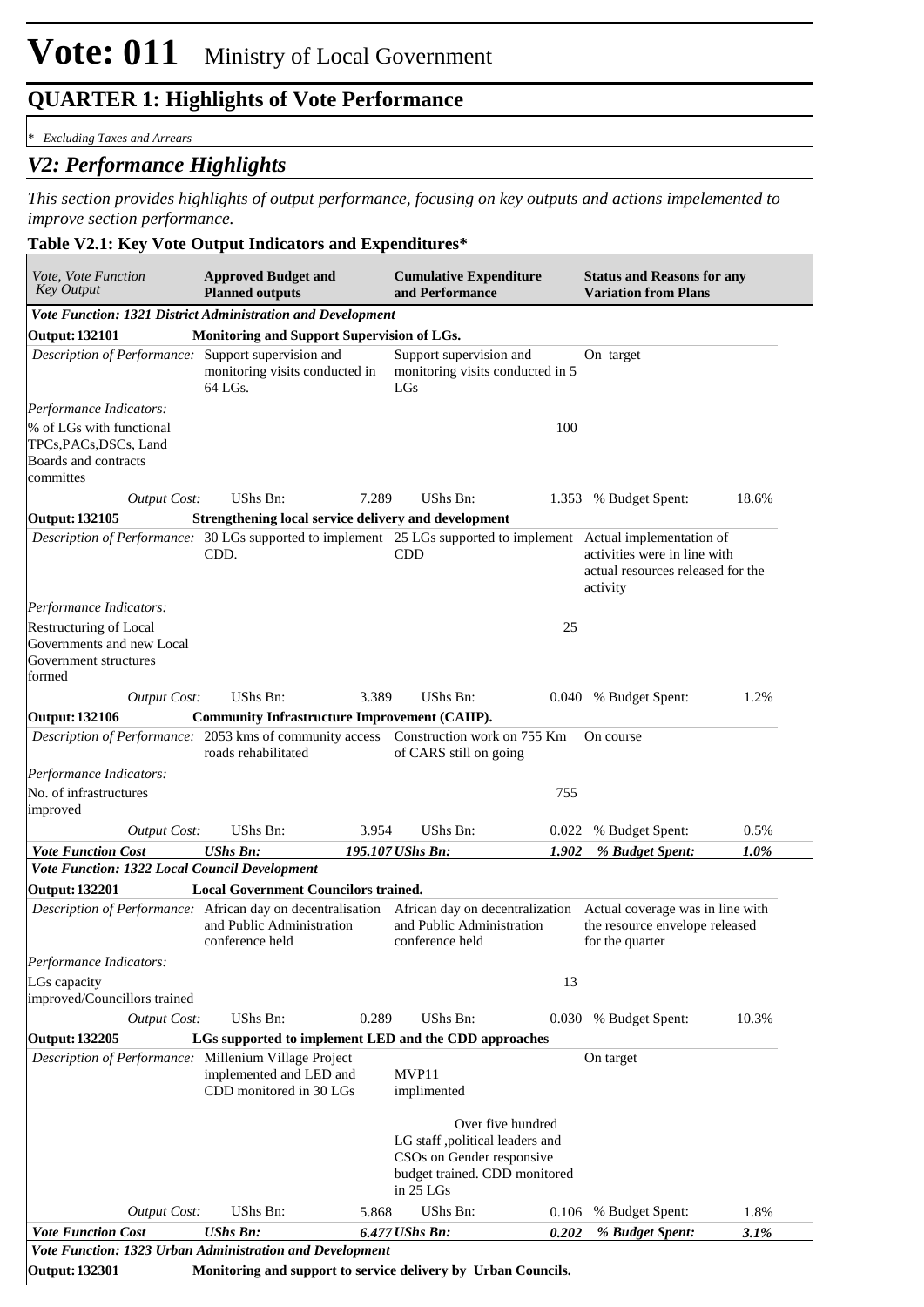| <b>QUARTER 1: Highlights of Vote Performance</b> |  |  |  |
|--------------------------------------------------|--|--|--|
|--------------------------------------------------|--|--|--|

| Vote, Vote Function<br><b>Approved Budget and</b><br><b>Key Output</b><br><b>Planned outputs</b>             |                                                                                           |       | <b>Cumulative Expenditure</b><br>and Performance                                          |       | <b>Status and Reasons for any</b><br><b>Variation from Plans</b>                                                              |         |  |
|--------------------------------------------------------------------------------------------------------------|-------------------------------------------------------------------------------------------|-------|-------------------------------------------------------------------------------------------|-------|-------------------------------------------------------------------------------------------------------------------------------|---------|--|
| Description of Performance: Monitoring visits conducted in                                                   | 60 Urban Councils.                                                                        |       | N/A                                                                                       |       | Coverage was in line with<br>resource envelope available                                                                      |         |  |
| Performance Indicators:                                                                                      |                                                                                           |       |                                                                                           |       |                                                                                                                               |         |  |
| % age of Functional TPC,<br>PPC, and Contract                                                                |                                                                                           |       |                                                                                           | 99    |                                                                                                                               |         |  |
| Committees<br>%age of Districts with Urban<br>Councils represented on<br>DSCs, Land Boards and<br>PAC's      |                                                                                           |       |                                                                                           | 98    |                                                                                                                               |         |  |
| <b>% age of Urban Councils</b><br>with Road Sanitary and<br>Firefighting Equipment<br>monitored              |                                                                                           |       |                                                                                           | 97    |                                                                                                                               |         |  |
| %age of Urban Councils<br>which have implemented<br>Physical Development Plans                               |                                                                                           |       |                                                                                           | 97    |                                                                                                                               |         |  |
| %age of Urban Councils<br>that have implemented<br>recommendations in<br>inspection reports                  |                                                                                           |       |                                                                                           | 86    |                                                                                                                               |         |  |
| <b>Output Cost:</b>                                                                                          | UShs Bn:                                                                                  | 0.692 | UShs Bn:                                                                                  | 0.027 | % Budget Spent:                                                                                                               | 3.9%    |  |
| Output: 132302<br>Description of Performance: 20 urban councils trained                                      | <b>Technical support and training of Urban Councils</b>                                   |       | 5 Urban councils trained                                                                  |       | Coverage was in line with the<br>resource envelope released for                                                               |         |  |
|                                                                                                              |                                                                                           |       |                                                                                           |       | the activity                                                                                                                  |         |  |
| Performance Indicators:<br>% of Urban Councils whose<br>technical and political<br>leaders have been trained |                                                                                           |       |                                                                                           | 25    |                                                                                                                               |         |  |
| % of Urban Councils and<br><b>Physical Planning</b><br>committees trained.                                   |                                                                                           |       |                                                                                           | 25    |                                                                                                                               |         |  |
| <b>Output Cost:</b>                                                                                          | UShs Bn:                                                                                  | 0.100 | <b>UShs Bn:</b>                                                                           | 0.028 | % Budget Spent:                                                                                                               | 27.7%   |  |
| <b>Output: 132351</b>                                                                                        | <b>Support to Urban Service Delivery</b>                                                  |       |                                                                                           |       |                                                                                                                               |         |  |
| Description of Performance: 10 Urban councils funded to                                                      | implement their physical plans                                                            |       | 3 Urbarn councils supported to Coverage were in line with the<br>implement physical plans |       | resource envelope released for<br>the activity                                                                                |         |  |
| <b>Output Cost:</b>                                                                                          | UShs Bn:                                                                                  | 0.043 | UShs Bn:                                                                                  | 0.000 | % Budget Spent:                                                                                                               | 0.0%    |  |
| <b>Vote Function Cost</b>                                                                                    | <b>UShs Bn:</b>                                                                           |       | $0.835$ UShs Bn:                                                                          | 0.055 | % Budget Spent:                                                                                                               | $6.6\%$ |  |
| Vote Function: 1324 Local Government Inspection and Assessment                                               |                                                                                           |       |                                                                                           |       |                                                                                                                               |         |  |
| <b>Output: 132401</b>                                                                                        | <b>Inspection and monitoring of LGs</b>                                                   |       |                                                                                           |       |                                                                                                                               |         |  |
| Description of Performance: outine inspection and                                                            | monitoring visits conducted in<br>111 districts, 92 urban councils<br>and 272 subcounties |       | Routine inspection and<br>monitoring visits conducted in<br>$53$ LGs                      |       | Actual implimentation of the<br>planned activities were in line<br>with the resources that were<br>availed during the quarter |         |  |
| Performance Indicators:                                                                                      |                                                                                           |       |                                                                                           |       |                                                                                                                               |         |  |
| Number of local<br>governments covered by<br>routine inspection                                              |                                                                                           |       |                                                                                           | 28    |                                                                                                                               |         |  |
| <b>Output Cost:</b>                                                                                          | UShs Bn:                                                                                  | 1.237 | UShs Bn:                                                                                  | 0.170 | % Budget Spent:                                                                                                               | 13.7%   |  |
| Output: 132402                                                                                               | Financial Management and Accoutability in LGs Strengthenned.                              |       |                                                                                           |       |                                                                                                                               |         |  |
| Description of Performance: 63 districts and 4 urban councils                                                | LGs supported with<br>interventions in financial<br>management and accountability.        |       | 4                                                                                         |       | Actual implimentation of the<br>outputs were in line with the<br>resources released for the actual<br>outputs                 |         |  |
| Performance Indicators:                                                                                      |                                                                                           |       |                                                                                           |       |                                                                                                                               |         |  |
| % of Urban councils with<br>clean audit reports(annual                                                       |                                                                                           |       |                                                                                           | 80    |                                                                                                                               |         |  |
| unqualified opinion)<br>% of Urban councils meeting                                                          |                                                                                           |       |                                                                                           | 84    |                                                                                                                               |         |  |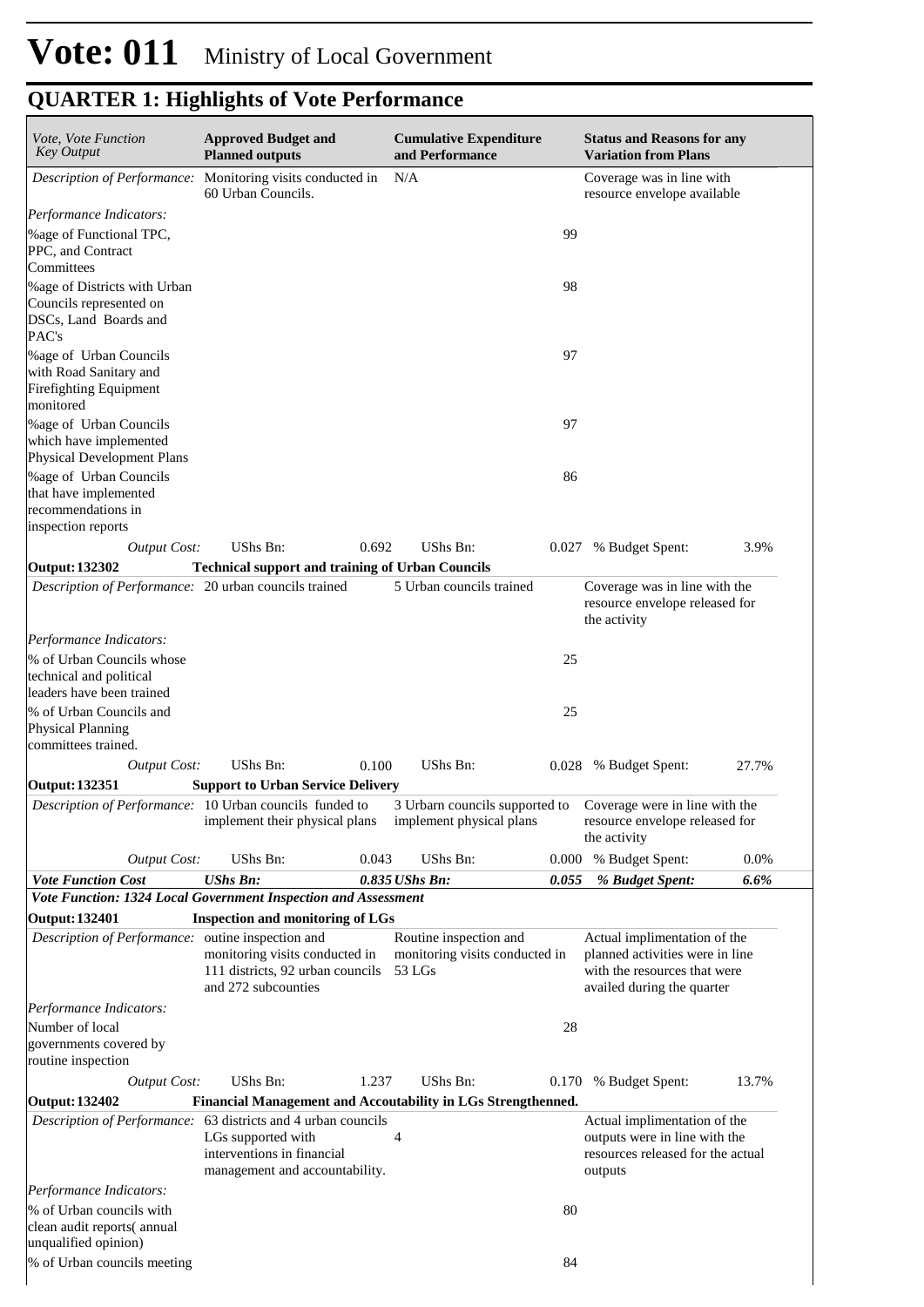| Vote, Vote Function<br><b>Key Output</b>                                               | <b>Approved Budget and</b><br><b>Planned outputs</b>  | <b>Cumulative Expenditure</b><br>and Performance                                   | <b>Status and Reasons for any</b><br><b>Variation from Plans</b>                        |       |
|----------------------------------------------------------------------------------------|-------------------------------------------------------|------------------------------------------------------------------------------------|-----------------------------------------------------------------------------------------|-------|
| minimum conditions                                                                     |                                                       |                                                                                    |                                                                                         |       |
| % of MC meeting minimum                                                                |                                                       |                                                                                    | 86                                                                                      |       |
| conditions                                                                             |                                                       |                                                                                    |                                                                                         |       |
| % of LGs with clean audit                                                              |                                                       |                                                                                    | 37                                                                                      |       |
| reports(annual unqualified<br>opinion)                                                 |                                                       |                                                                                    |                                                                                         |       |
| % of districts meeting<br>minimum conditions                                           |                                                       |                                                                                    | 84                                                                                      |       |
| % of TC meeting minimum<br>conditions                                                  |                                                       |                                                                                    | 55                                                                                      |       |
| <b>Output Cost:</b>                                                                    | UShs Bn:                                              | 0.114<br>UShs Bn:                                                                  | 0.025 % Budget Spent:                                                                   | 22.2% |
| Output: 132403                                                                         | <b>Annual National Assessment of LGs</b>              |                                                                                    |                                                                                         |       |
|                                                                                        | assessment exercise.                                  | Description of Performance: 111 LGs covered by the national Nil activity conducted | Actual resources released for the<br>outputs were in line with the<br>outputs delivered |       |
| Performance Indicators:                                                                |                                                       |                                                                                    |                                                                                         |       |
| Number of local<br>governments meeting<br>minimum conditions on<br>service delivery    |                                                       |                                                                                    | 1,052                                                                                   |       |
| <b>Output Cost:</b>                                                                    | UShs Bn:                                              | 0.050<br><b>UShs Bn:</b>                                                           | 0.005 % Budget Spent:                                                                   | 10.0% |
| <b>Output: 132404</b>                                                                  |                                                       | LG local revenue enhancement initiatives implemented.                              |                                                                                         |       |
| <i>Description of Performance:</i> 8 districts and 8 urban councils 2 Districts, 2 MCs | supported on local revenue<br>enhancement activities. |                                                                                    | On target                                                                               |       |
| Performance Indicators:                                                                |                                                       |                                                                                    |                                                                                         |       |
| Number of local                                                                        |                                                       |                                                                                    | 1,052                                                                                   |       |
| governments with improved                                                              |                                                       |                                                                                    |                                                                                         |       |
| <b>Local Revenue collections</b>                                                       |                                                       |                                                                                    |                                                                                         |       |
| <b>Output Cost:</b>                                                                    | UShs Bn:                                              | <b>UShs Bn:</b><br>0.079                                                           | 0.015<br>% Budget Spent:                                                                | 19.4% |
| <b>Vote Function Cost</b>                                                              | <b>UShs Bn:</b>                                       | $1.480$ UShs Bn:                                                                   | 0.215<br>% Budget Spent:                                                                | 14.6% |
| Vote Function: 1349 Policy, Planning and Support Services                              |                                                       |                                                                                    |                                                                                         |       |
| <b>Vote Function Cost</b>                                                              | <b>UShs Bn:</b>                                       | 16.300 UShs Bn:                                                                    | % Budget Spent:<br>3.286                                                                | 20.2% |
| <b>Cost of Vote Services:</b>                                                          | UShs Bn:                                              | 220.199 UShs Bn:                                                                   | 5.659<br>% Budget Spent:                                                                | 2.6%  |

*\* Excluding Taxes and Arrears*

Generally there is need for funds release that is consistent with quality workplan of the Ministry. In adition Governments obligation with respect to payments of taxes ought to be adhered to so as to ensure timely implementation of capital projects being executed by the Ministry

#### **Table V2.2: Implementing Actions to Improve Vote Performance**

| <b>Planned Actions:</b>                                     | <b>Actual Actions:</b>                                                                                                              | <b>Reasons for Variation</b>                                                         |
|-------------------------------------------------------------|-------------------------------------------------------------------------------------------------------------------------------------|--------------------------------------------------------------------------------------|
| Vote: 011 Ministry of Local Government                      |                                                                                                                                     |                                                                                      |
| Vote Function: 1321 District Administration and Development |                                                                                                                                     |                                                                                      |
| Rollout of the enhanced LoGICS to to<br>LGs.                | Consultant completed a study for<br>minimum standards for LGs                                                                       | On course                                                                            |
| Vote: 011 Ministry of Local Government                      |                                                                                                                                     |                                                                                      |
| Vote Function: 1321 District Administration and Development |                                                                                                                                     |                                                                                      |
| Revisit the resource allocation criteria for<br>LGs.        | Advocacy for improved allocation of<br>funds for respective LGs                                                                     | Ministry of Finance and Economic<br>planning has not provided mitigation<br>measures |
| Restructuring of LGs                                        | <b>Communicated to MPS and MoFPED to</b> Resource constraints<br>provide funds totaling to 12 billion<br>shillings to recruit staff |                                                                                      |
| Vote Function: 13 22 Local Council Development              |                                                                                                                                     |                                                                                      |
|                                                             | Build capacity of LGs in the revised<br>rules of procedure                                                                          | Resourse constraints                                                                 |
|                                                             | <b>Resolution of conflicts in LGs and when</b> On course<br>they occur                                                              |                                                                                      |
|                                                             | <b>Dissemination I EC materials on</b>                                                                                              | Resource constraints                                                                 |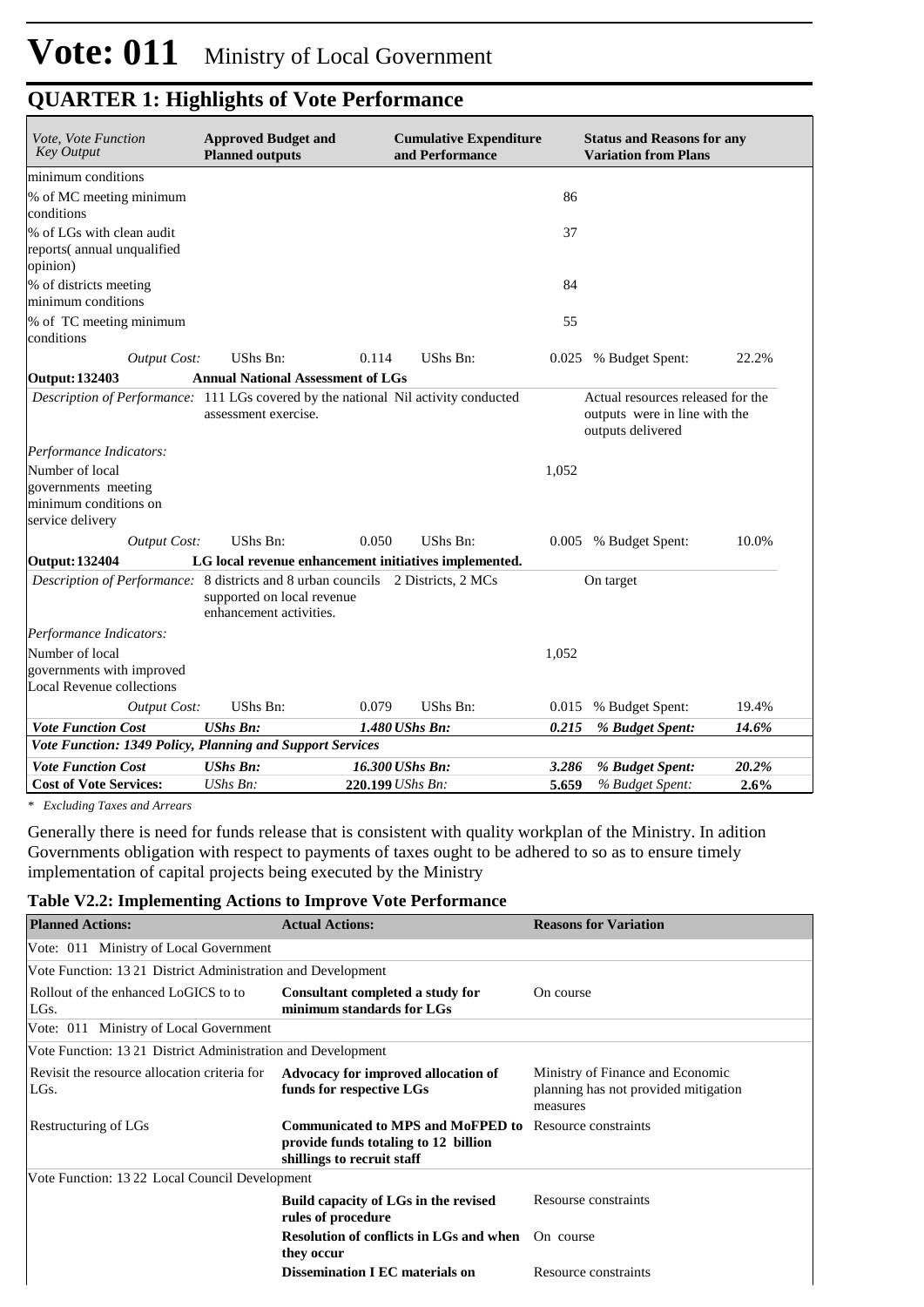| <b>Planned Actions:</b>                                            | <b>Actual Actions:</b>                                                                                       | <b>Reasons for Variation</b>                                      |  |  |  |  |  |  |  |
|--------------------------------------------------------------------|--------------------------------------------------------------------------------------------------------------|-------------------------------------------------------------------|--|--|--|--|--|--|--|
| downward accountability in LGs                                     |                                                                                                              |                                                                   |  |  |  |  |  |  |  |
| Vote Function: 13 23 Urban Administration and Development          |                                                                                                              |                                                                   |  |  |  |  |  |  |  |
| To identify more development Partners                              | <b>Requests forwarded to MOFPED</b>                                                                          | Slow progress                                                     |  |  |  |  |  |  |  |
| echnical support and training provided to<br>15 Urban Councils.    | <b>Technical support and training provided</b><br>4 Urban councils                                           | Coverage was in line with the resources<br>available              |  |  |  |  |  |  |  |
| Fast track the approval of the policy                              | LGs supporte to impliment the new<br>market Act                                                              | On course                                                         |  |  |  |  |  |  |  |
| Vote Function: 1324 Local Government Inspection and Assessment     |                                                                                                              |                                                                   |  |  |  |  |  |  |  |
| Implement recommenadtions on study on<br>holistic financing of LGs | Advocacy for improved allocation of<br>funds for respective LGs                                              | MoFPED and Parliament has not provided<br>the mitigation measures |  |  |  |  |  |  |  |
| Disseminate study findings                                         | Mitigation not yet tabled before<br>parliament                                                               | Mitigatuion not yet tabled before<br>parliament                   |  |  |  |  |  |  |  |
| Roll out anti courruption strategy                                 | Support of weak LGs in areas of<br>accountability conducted                                                  | Conflicts of intrest of weak LGs internal<br>control systems      |  |  |  |  |  |  |  |
| Vote Function: 1349 Policy, Planning and Support Services          |                                                                                                              |                                                                   |  |  |  |  |  |  |  |
| share the report findings with other<br>stakeholders               | <b>Recommendations forwarded to</b><br>parliament for inconsistence of some<br>sectoral laws and regulations | Slow progress                                                     |  |  |  |  |  |  |  |
| To under take Staff training and exposure                          | <b>MoLG</b> Staff trained                                                                                    | Resource constraints                                              |  |  |  |  |  |  |  |
| develop and disseminate planning<br>guidelines.                    | <b>Requests forwarded to MoFPED and</b><br><b>OPM</b>                                                        | Slow mitigation measures                                          |  |  |  |  |  |  |  |

## *V3: Details of Releases and Expenditure*

*This section provides a comprehensive summary of the outputs delivered by the Vote and further details of Vote expenditures by Vote Function and Expenditure Item.*

## **Table V3.1: GoU Releases and Expenditure by Output\***

| <b>Billion Uganda Shillings</b>                                              | <b>Approved</b><br><b>Budget</b> | <b>Released</b> | <b>Spent</b> | $%$ GoU<br><b>Budget</b> | $%$ GoU<br><b>Budget</b> | $%$ GoU<br>Releases |  |
|------------------------------------------------------------------------------|----------------------------------|-----------------|--------------|--------------------------|--------------------------|---------------------|--|
|                                                                              |                                  |                 |              | Released                 | Spent                    | Spent               |  |
| VF:1321 District Administration and Development                              | 8.86                             | 2.62            | 1.90         | 29.6%                    | 21.5%                    | 72.5%               |  |
| Class: Outputs Provided                                                      | 6.79                             | 2.11            | 1.48         | 31.0%                    | 21.7%                    | 70.0%               |  |
| 132101 Monitoring and Support Supervision of LGs.                            | 5.90                             | 1.91            | 1.35         | 32.5%                    | 23.0%                    | 70.7%               |  |
| 132104 Technical support and training of LG officials.                       | 0.28                             | 0.07            | 0.06         | 25.0%                    | 21.4%                    | 85.4%               |  |
| 132105 Strengthening local service delivery and development                  | 0.31                             | 0.06            | 0.04         | 20.0%                    | 12.9%                    | 64.7%               |  |
| 132106 Community Infrastructure Improvement (CAIIP).                         | 0.30                             | 0.06            | 0.02         | 20.0%                    | 7.2%                     | 36.2%               |  |
| Class: Capital Purchases                                                     | 2.07                             | 0.52            | 0.43         | 25.0%                    | 20.6%                    | 82.3%               |  |
| 132172 Government Buildings and Administrative Infrastructure                | 2.07                             | 0.52            | 0.43         | 25.0%                    | 20.6%                    | 82.3%               |  |
| VF:1322 Local Council Development                                            | 1.11                             | 0.22            | 0.20         | 19.6%                    | 18.2%                    | 93.2%               |  |
| Class: Outputs Provided                                                      | 1.11                             | 0.22            | 0.20         | 19.6%                    | 18.2%                    | 93.2%               |  |
| 132201 Local Government Councilors trained.                                  | 0.29                             | 0.04            | 0.03         | 12.5%                    | 10.3%                    | 82.5%               |  |
| 132203 Conflicts between appointed and elected officials in LGs<br>resolved. | 0.32                             | 0.07            | 0.07         | 22.4%                    | 20.5%                    | 91.1%               |  |
| 132205 LGs supported to implement LED and the CDD approaches                 | 0.50                             | 0.11            | 0.11         | 21.8%                    | 21.4%                    | 98.2%               |  |
| VF:1323 Urban Administration and Development                                 | 0.83                             | 0.06            | 0.05         | 7.3%                     | 6.6%                     | 90.1%               |  |
| Class: Outputs Provided                                                      | 0.79                             | 0.06            | 0.05         | 7.7%                     | 6.9%                     | 90.1%               |  |
| 132301 Monitoring and support to service delivery by Urban Councils.         | 0.69                             | 0.03            | 0.03         | 4.3%                     | 3.9%                     | 90.0%               |  |
| 132302 Technical support and training of Urban Councils                      | 0.10                             | 0.03            | 0.03         | 30.8%                    | 27.7%                    | 90.2%               |  |
| Class: Outputs Funded                                                        | 0.04                             | 0.00            | 0.00         | $0.0\%$                  | $0.0\%$                  | N/A                 |  |
| 132351 Support to Urban Service Delivery                                     | 0.04                             | 0.00            | 0.00         | 0.0%                     | 0.0%                     | N/A                 |  |
| VF:1324 Local Government Inspection and Assessment                           | 1.48                             | 0.24            | 0.22         | 16.4%                    | 14.6%                    | 88.9%               |  |
| Class: Outputs Provided                                                      | 1.48                             | 0.24            | 0.22         | 16.4%                    | 14.6%                    | 88.9%               |  |
| 132401 Inspection and monitoring of LGs                                      | 1.24                             | 0.18            | 0.17         | 14.7%                    | 13.7%                    | 93.5%               |  |
| 132402 Financial Management and Accoutability in LGs Strengthenned.          | 0.11                             | 0.03            | 0.03         | 25.0%                    | 22.2%                    | 88.7%               |  |
| 132403 Annual National Assessment of LGs                                     | 0.05                             | 0.01            | 0.01         | 25.0%                    | 10.0%                    | 40.0%               |  |
| 132404 LG local revenue enhancement initiatives implemented.                 | 0.08                             | 0.02            | 0.02         | 25.0%                    | 19.4%                    | 77.7%               |  |
| <b>VF:1349 Policy, Planning and Support Services</b>                         | 16.30                            | 4.02            | 3.29         | 24.7%                    | 20.2%                    | 81.7%               |  |
| Class: Outputs Provided                                                      | 8.10                             | 2.02            | 1.91         | 25.0%                    | 23.6%                    | 94.4%               |  |
| 134921 Policy, planning and monitoring services                              | 2.53                             | 0.55            | 0.52         | 21.7%                    | 20.4%                    | 94.1%               |  |
| 134922 Ministry Support Services (Finance and Administration)                | 3.26                             | 0.88            | 0.83         | 26.9%                    | 25.5%                    | 94.5%               |  |
| 134923 Ministerial and Top Management Services                               | 1.20                             | 0.30            | 0.30         | 25.3%                    | 25.2%                    | 99.9%               |  |
| 134924 LGs supported in the policy, planing and budgeting functions.         | 1.11                             | 0.29            | 0.26         | 26.6%                    | 23.8%                    | 89.2%               |  |
| Class: Capital Purchases                                                     | 8.21                             | 2.00            | 1.37         | 24.4%                    | 16.7%                    | 68.7%               |  |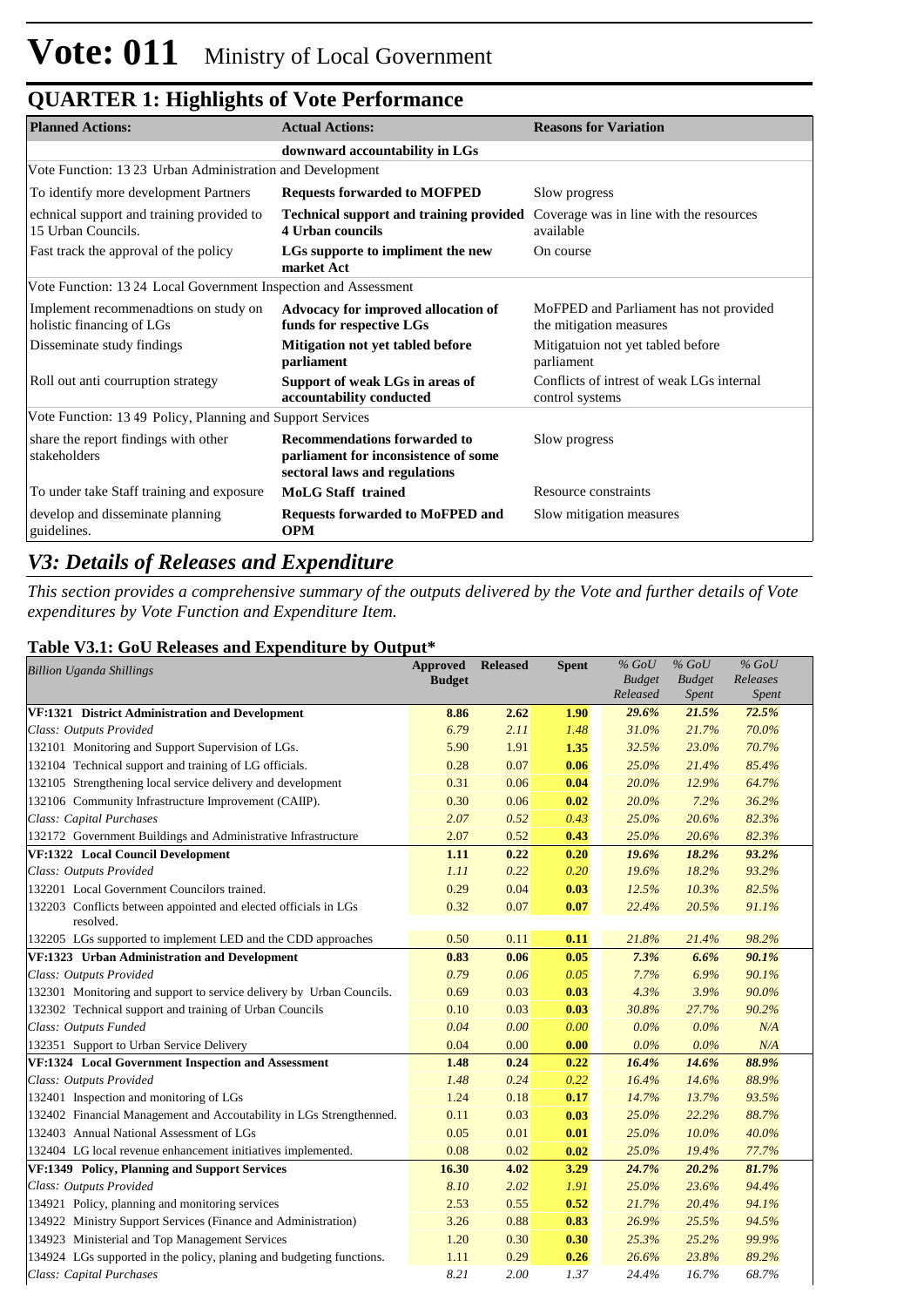# **Vote: 011** Ministry of Local Government

# **QUARTER 1: Highlights of Vote Performance**

| 134972 Government Buildings and Administrative Infrastructure    | 0.76  | 0.23 | 0.22 | 29.8%    | $29.0\%$ | 97.2%   |
|------------------------------------------------------------------|-------|------|------|----------|----------|---------|
| 134973 Roads, Streets and Highways                               | 0.40  | 0.07 | 0.07 | 17.5%    | 17.4%    | 99.3%   |
| 134975 Purchase of Motor Vehicles and Other Transport Equipment  | 4.87  | 1.08 | 0.75 | 22.1%    | 15.5%    | 69.9%   |
| 134976 Purchase of Office and ICT Equipment, including Software  | 0.30  | 0.08 | 0.04 | $25.0\%$ | 12.7%    | 50.9%   |
| 134977 Purchase of Specialised Machinery & Equipment             | 1.67  | 0.50 | 0.27 | 29.9%    | $16.0\%$ | 53.5%   |
| 134978 Purchase of Office and Residential Furniture and Fittings | 0.10  | 0.03 | 0.00 | $25.0\%$ | $0.0\%$  | $0.0\%$ |
| 134979 Acquisition of Other Capital Assets                       | 0.10  | 0.03 | 0.02 | $25.0\%$ | 24.0%    | 96.0%   |
| <b>Total For Vote</b>                                            | 28.58 | 7.17 | 5.66 | $25.1\%$ | 19.8%    | 79.0%   |

*\* Excluding Taxes and Arrears*

## **Table V3.2: 2015/16 GoU Expenditure by Item**

| <b>Billion Uganda Shillings</b>                           | <b>Approved</b><br><b>Budget</b> | <b>Releases</b> | Expend-<br>iture | % Budged<br><b>Released</b> | % Budget<br>Spent | %Releases<br>Spent |
|-----------------------------------------------------------|----------------------------------|-----------------|------------------|-----------------------------|-------------------|--------------------|
| <b>Output Class:</b>                                      | 0.00                             | 0.00            | 0.00             | N/A                         | N/A               | N/A                |
| 321104                                                    | 0.00                             | 0.00            | 0.00             | N/A                         | N/A               | N/A                |
| <b>Output Class: Outputs Provided</b>                     | 18.26                            | 4.65            | 3.86             | 25.5%                       | 21.1%             | 83.0%              |
| 211101 General Staff Salaries                             | 7.20                             | 1.80            | 1.27             | 25.0%                       | 17.7%             | 70.7%              |
| 211103 Allowances                                         | 0.70                             | 0.18            | 0.18             | 25.5%                       | 25.5%             | 99.7%              |
| 212101 Social Security Contributions                      | 0.23                             | 0.05            | 0.02             | 20.0%                       | 9.6%              | 47.8%              |
| 213001 Medical expenses (To employees)                    | 0.09                             | 0.02            | 0.02             | 25.0%                       | 21.2%             | 84.8%              |
| 213002 Incapacity, death benefits and funeral expenses    | 0.15                             | 0.04            | 0.03             | 24.6%                       | 22.1%             | 89.7%              |
| 221001 Advertising and Public Relations                   | 0.09                             | 0.02            | 0.02             | 24.2%                       | 24.2%             | 99.9%              |
| 221002 Workshops and Seminars                             | 0.85                             | 0.23            | 0.21             | 26.7%                       | 24.8%             | 93.1%              |
| 221003 Staff Training                                     | 1.68                             | 0.44            | 0.42             | 26.4%                       | 24.8%             | 93.9%              |
| 221005 Hire of Venue (chairs, projector, etc)             | 0.25                             | 0.06            | 0.06             | 25.3%                       | 25.0%             | 99.0%              |
| 221007 Books, Periodicals & Newspapers                    | 0.14                             | 0.04            | 0.03             | 25.9%                       | 25.8%             | 99.6%              |
| 221008 Computer supplies and Information Technology (IT   | 0.15                             | 0.04            | 0.01             | 25.2%                       | 10.0%             | 39.9%              |
| 221009 Welfare and Entertainment                          | 0.25                             | 0.07            | 0.07             | 26.3%                       | 26.2%             | 99.6%              |
| 221011 Printing, Stationery, Photocopying and Binding     | 0.44                             | 0.12            | 0.09             | 26.3%                       | 21.5%             | 81.6%              |
| 221012 Small Office Equipment                             | 0.01                             | 0.00            | 0.00             | 25.0%                       | 25.0%             | 100.0%             |
| 221014 Bank Charges and other Bank related costs          | 0.03                             | 0.01            | 0.00             | 23.3%                       | 0.0%              | 0.0%               |
| 221016 IFMS Recurrent costs                               | 0.28                             | 0.07            | 0.07             | 25.0%                       | 23.8%             | 95.3%              |
| 221020 IPPS Recurrent Costs                               | 0.03                             | 0.01            | 0.01             | 25.0%                       | 24.8%             | 99.1%              |
| 222001 Telecommunications                                 | 0.12                             | 0.03            | 0.02             | 23.5%                       | 20.5%             | 87.4%              |
| 223003 Rent – (Produced Assets) to private entities       | 1.35                             | 0.36            | 0.36             | 26.7%                       | 26.7%             | 100.0%             |
| 223004 Guard and Security services                        | 0.02                             | 0.01            | 0.01             | 25.0%                       | 25.0%             | 100.0%             |
| 223005 Electricity                                        | 0.06                             | 0.01            | 0.01             | 23.3%                       | 23.3%             | 100.0%             |
| 224004 Cleaning and Sanitation                            | 0.09                             | 0.02            | 0.00             | 24.1%                       | 3.5%              | 14.6%              |
| 225001 Consultancy Services- Short term                   | 1.21                             | 0.29            | 0.27             | 24.0%                       | 22.1%             | 92.4%              |
| 227001 Travel inland                                      | 1.78                             | 0.48            | 0.47             | 26.7%                       | 26.1%             | 97.6%              |
| 227002 Travel abroad                                      | 0.25                             | 0.06            | 0.06             | 25.0%                       | 24.0%             | 96.0%              |
| 227004 Fuel, Lubricants and Oils                          | 0.31                             | 0.08            | 0.08             | 26.3%                       | 25.8%             | 98.1%              |
| 228001 Maintenance - Civil                                | 0.00                             | 0.00            | 0.00             | 25.0%                       | 25.0%             | 100.0%             |
| 228002 Maintenance - Vehicles                             | 0.53                             | 0.14            | 0.06             | 25.8%                       | 11.0%             | 42.7%              |
| 228003 Maintenance – Machinery, Equipment & Furniture     | 0.01                             | 0.00            | 0.00             | 25.0%                       | 25.0%             | 100.0%             |
| <b>Output Class: Outputs Funded</b>                       | 0.04                             | 0.00            | 0.00             | $0.0\%$                     | $0.0\%$           | N/A                |
| 263340 Other grants                                       | 0.04                             | 0.00            | 0.00             | 0.0%                        | 0.0%              | N/A                |
| <b>Output Class: Capital Purchases</b>                    | 13.70                            | 2.52            | <u>1.80</u>      | 18.4%                       | 13.1%             | 71.5%              |
| 231001 Non Residential buildings (Depreciation)           | 2.81                             | 0.74            | 0.64             | 26.3%                       | 22.8%             | 86.8%              |
| 231003 Roads and bridges (Depreciation)                   | 0.20                             | 0.04            | 0.04             | 20.0%                       | 20.0%             | 100.0%             |
| 231004 Transport equipment                                | 4.87                             | 1.08            | 0.75             | 22.1%                       | 15.5%             | 69.9%              |
| 231005 Machinery and equipment                            | 1.92                             | 0.56            | 0.29             | 29.2%                       | 15.3%             | 52.4%              |
| 231006 Furniture and fittings (Depreciation)              | 0.10                             | 0.03            | 0.00             | 25.0%                       | 0.0%              | 0.0%               |
| 281504 Monitoring, Supervision & Appraisal of capital wor | 0.33                             | 0.07            | 0.07             | 22.7%                       | 21.8%             | 95.8%              |
| 312104 Other Structures                                   | 0.05                             | 0.00            | 0.00             | 0.0%                        | 0.0%              | N/A                |
| 312204 Taxes on Machinery, Furniture & Vehicles           | 3.42                             | $0.00\,$        | 0.00             | 0.0%                        | 0.0%              | N/A                |
| <b>Output Class: Arrears</b>                              | 0.09                             | 0.00            | 0.00             | $0.0\%$                     | $0.0\%$           | N/A                |
| 321614 Electricity arrears (Budgeting)                    | 0.09                             | 0.00            | 0.00             | 0.0%                        | 0.0%              | N/A                |
| <b>Grand Total:</b>                                       | 32.09                            | 7.17            | 5.66             | 22.3%                       | 17.6%             | 79.0%              |
| <b>Total Excluding Taxes and Arrears:</b>                 | 28.58                            | 7.17            | 5.66             | 25.1%                       | 19.8%             | 79.0%              |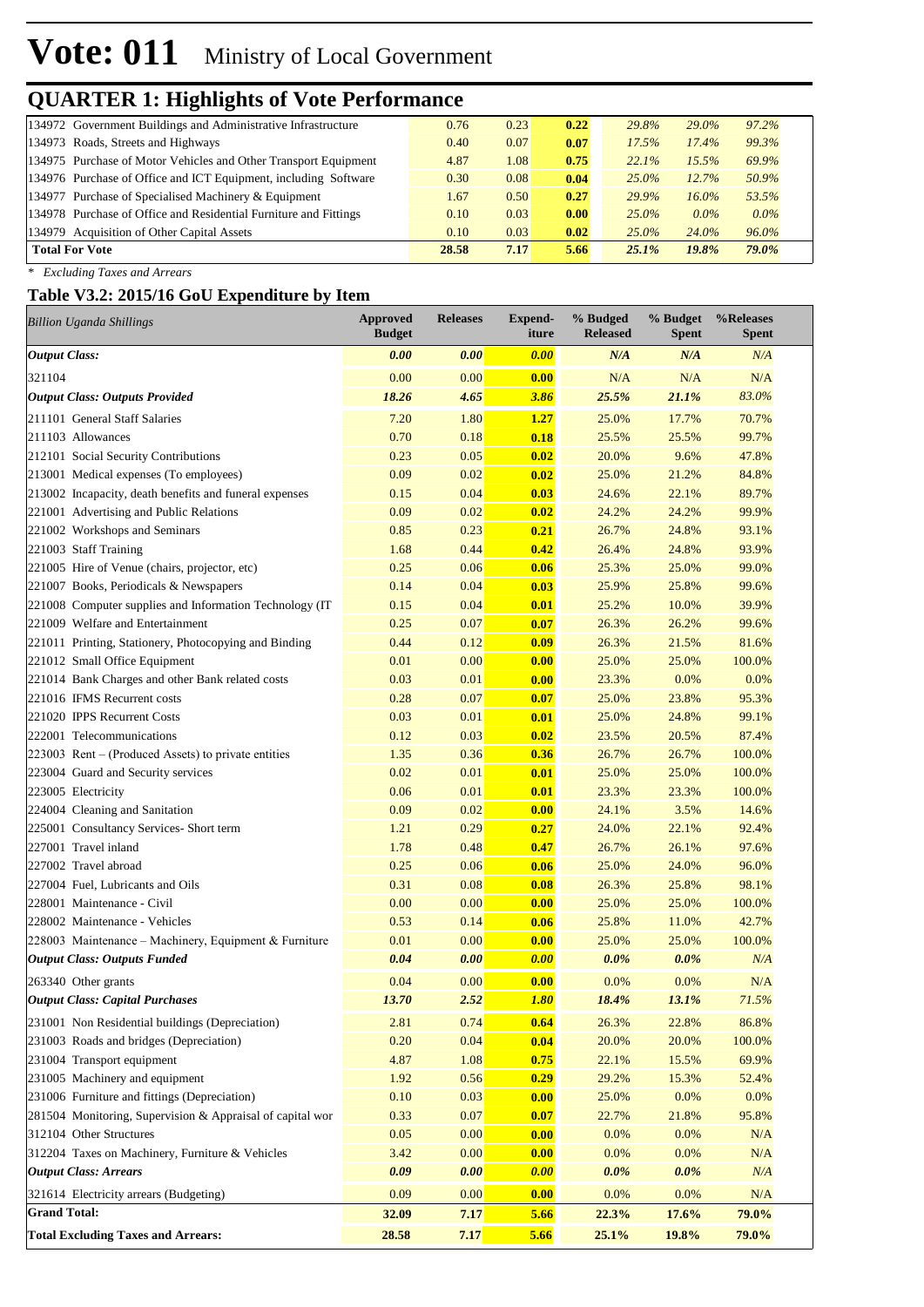## **Table V3.3: GoU Releases and Expenditure by Project and Programme\***

| Tuble 10101 Good Reference und Ex-<br>$_{\rm{v}}$ , $_{\rm{u}}$<br><b>Billion Uganda Shillings</b> |                                                                   | 110 ccc and 110 gramme<br><b>Approved</b> Released<br><b>Budget</b> |      | <b>Spent</b> | $%$ GoU<br><b>Budget</b><br>Released | $%$ GoU<br><b>Budget</b><br><i>Spent</i> | $%$ GoU<br>Releases<br><i>Spent</i> |  |
|----------------------------------------------------------------------------------------------------|-------------------------------------------------------------------|---------------------------------------------------------------------|------|--------------|--------------------------------------|------------------------------------------|-------------------------------------|--|
| VF:1321 District Administration and Development                                                    |                                                                   | 8.86                                                                | 2.62 | 1.90         | 29.6%                                | 21.5%                                    | 72.5%                               |  |
|                                                                                                    | <b>Recurrent Programmes</b>                                       |                                                                     |      |              |                                      |                                          |                                     |  |
| 02                                                                                                 | District and Urban Administration                                 | 0.00                                                                | 0.00 | 0.00         | N/A                                  | N/A                                      | N/A                                 |  |
| 08                                                                                                 | District Administration Department                                | 5.98                                                                | 1.94 | 1.39         | 32.4%                                | 23.3%                                    | 71.9%                               |  |
| <b>Development Projects</b>                                                                        |                                                                   |                                                                     |      |              |                                      |                                          |                                     |  |
| 0107                                                                                               | Agriculture Sector Programme Support-ASPS                         | 0.00                                                                | 0.00 | 0.00         | N/A                                  | N/A                                      | N/A                                 |  |
| 0108                                                                                               | Area Based Agriculture Modernisation Programme S/S                | 0.00                                                                | 0.00 | 0.00         | N/A                                  | N/A                                      | N/A                                 |  |
| 0110                                                                                               | Hoima, Kibale & Kabarole DDSP                                     | 0.00                                                                | 0.00 | 0.00         | N/A                                  | N/A                                      | N/A                                 |  |
| 0113                                                                                               | LGDP 2 Component 3 - Capacity Building                            | 0.00                                                                | 0.00 | 0.00         | N/A                                  | N/A                                      | N/A                                 |  |
| 0118                                                                                               | LGDP2 Comp 1 Support to overall decentralisation                  | 0.00                                                                | 0.00 | 0.00         | N/A                                  | N/A                                      | N/A                                 |  |
| 0325                                                                                               | Energy for Rural Transformation - MoLG                            | 0.00                                                                | 0.00 | 0.00         | N/A                                  | N/A                                      | N/A                                 |  |
| 1025                                                                                               | Energy for Rural Transformation Project - MoLG                    | 0.00                                                                | 0.00 | 0.00         | N/A                                  | N/A                                      | N/A                                 |  |
| 1066                                                                                               | District Livelihood Support Programme                             | 0.20                                                                | 0.04 | 0.04         | 20.0%                                | 20.0%                                    | 100.0%                              |  |
| 1068                                                                                               | <b>CAIIP</b>                                                      | 0.00                                                                | 0.00 | 0.00         | N/A                                  | N/A                                      | N/A                                 |  |
| 1069                                                                                               | Participatory Development Project                                 | 0.00                                                                | 0.00 | 0.00         | N/A                                  | N/A                                      | N/A                                 |  |
| 1073                                                                                               | LG Management and Service Delivery Programme                      | 0.00                                                                | 0.00 | 0.00         | N/A                                  | N/A                                      | N/A                                 |  |
| 1087                                                                                               | САШР II                                                           | 0.30                                                                | 0.06 | 0.02         | 20.0%                                | 7.2%                                     | 36.2%                               |  |
| 1088                                                                                               | Markets and Agriculture Trade Improvement Project                 | 2.07                                                                | 0.52 | 0.43         | 25.0%                                | 20.6%                                    | 82.3%                               |  |
|                                                                                                    | 1089a LGSIP Support to District Development                       | 0.00                                                                | 0.00 | 0.00         | N/A                                  | N/A                                      | N/A                                 |  |
| 1156                                                                                               | SUPPORT TO DECENTRALISATION PROGRAMME                             | 0.00                                                                | 0.00 | 0.00         | N/A                                  | N/A                                      | N/A                                 |  |
| 1236                                                                                               | Community Agric & Infrastructure Improvement Project (CAIIP)<br>Ш | 0.20                                                                | 0.05 | 0.02         | 25.0%                                | 11.2%                                    | 44.9%                               |  |
|                                                                                                    | 1286 Uganda Good Governance                                       | 0.11                                                                | 0.02 | 0.00         | 20.0%                                | $0.0\%$                                  | $0.0\%$                             |  |
|                                                                                                    | <b>VF:1322 Local Council Development</b>                          | 1.11                                                                | 0.22 | 0.20         | 19.6%                                | 18.2%                                    | 93.2%                               |  |
|                                                                                                    | <b>Recurrent Programmes</b>                                       |                                                                     |      |              |                                      |                                          |                                     |  |
| 03                                                                                                 | Local Councils Development Department                             | 0.57                                                                | 0.11 | 0.09         | 18.7%                                | 16.4%                                    | 88.0%                               |  |
|                                                                                                    | <b>Development Projects</b>                                       |                                                                     |      |              |                                      |                                          |                                     |  |
|                                                                                                    | 0117 LGDP 2 Comp 5 MGT & Cordination                              | 0.00                                                                | 0.00 | 0.00         | N/A                                  | N/A                                      | N/A                                 |  |
|                                                                                                    | 1089b LGSIP Support to Local Councils Development                 | 0.00                                                                | 0.00 | 0.00         | N/A                                  | N/A                                      | N/A                                 |  |
|                                                                                                    | 1292 Millennium Villages Projects II                              | 0.54                                                                | 0.11 | 0.11         | 20.5%                                | 20.1%                                    | 98.2%                               |  |
|                                                                                                    | VF:1323 Urban Administration and Development                      | 0.83                                                                | 0.06 | 0.05         | 7.3%                                 | 6.6%                                     | 90.1%                               |  |
|                                                                                                    | <b>Recurrent Programmes</b>                                       |                                                                     |      |              |                                      |                                          |                                     |  |
| 09                                                                                                 | Urban Administration Department<br><b>Development Projects</b>    | 0.83                                                                | 0.06 | 0.05         | 7.3%                                 | 6.6%                                     | 90.1%                               |  |
|                                                                                                    | 1070 Kampala Institutional and Infrastructure Developme           | 0.00                                                                | 0.00 | 0.00         | N/A                                  | N/A                                      | N/A                                 |  |
|                                                                                                    | 1071 Improvement of Markets in Kampala                            | 0.00                                                                | 0.00 | 0.00         | N/A                                  | N/A                                      | N/A                                 |  |
|                                                                                                    | 1072 Nakawa-Naguru Housing Estates Development                    | 0.00                                                                | 0.00 | 0.00         | N/A                                  | N/A                                      | N/A                                 |  |
|                                                                                                    | 1089e LGSIP Support to Urban Development                          | 0.00                                                                | 0.00 | 0.00         | N/A                                  | N/A                                      | N/A                                 |  |
|                                                                                                    | VF:1324 Local Government Inspection and Assessment                | 1.48                                                                | 0.24 | 0.22         | 16.4%                                | 14.6%                                    | 88.9%                               |  |
|                                                                                                    | <b>Recurrent Programmes</b>                                       |                                                                     |      |              |                                      |                                          |                                     |  |
| 04                                                                                                 | Local Government Inspection Department                            | 0.00                                                                | 0.00 | 0.00         | N/A                                  | N/A                                      | $N\!/\!A$                           |  |
| 10                                                                                                 | District Inspection Department                                    | 0.72                                                                | 0.12 | 0.10         | 17.3%                                | 14.1%                                    | 81.3%                               |  |
| 11                                                                                                 | Urban Inspection Department                                       | 0.76                                                                | 0.12 | 0.11         | 15.5%                                | 15.0%                                    | 97.0%                               |  |
|                                                                                                    | <b>Development Projects</b>                                       |                                                                     |      |              |                                      |                                          |                                     |  |
|                                                                                                    | 1089c LGSIP Support to Local Government Inspection                | 0.00                                                                | 0.00 | 0.00         | N/A                                  | N/A                                      | N/A                                 |  |
|                                                                                                    | 1155 Public governance and accountability programme               | 0.00                                                                | 0.00 | 0.00         | $N\!/\!A$                            | N/A                                      | $N\!/\!A$                           |  |
|                                                                                                    | VF:1349 Policy, Planning and Support Services                     | 16.30                                                               | 4.02 | 3.29         | 24.7%                                | 20.2%                                    | 81.7%                               |  |
|                                                                                                    | <b>Recurrent Programmes</b>                                       |                                                                     |      |              |                                      |                                          |                                     |  |
| 01                                                                                                 | Finance and Administration                                        | 4.44                                                                | 1.01 | 0.93         | 22.8%                                | 20.9%                                    | 91.5%                               |  |
| 05                                                                                                 | Internal Audit unit                                               | 0.16                                                                | 0.03 | 0.03         | 18.8%                                | 17.5%                                    | 92.8%                               |  |
|                                                                                                    | Development Projects                                              |                                                                     |      |              |                                      |                                          |                                     |  |
|                                                                                                    | 1089d LGSIP Support to Policy, Planning and Support               | 0.00                                                                | 0.00 | 0.00         | N/A                                  | N/A                                      | $N\!/\!A$                           |  |
| 1307                                                                                               | Support to Ministry of Local Government                           | 11.71                                                               | 2.98 | 2.33         | 25.5%                                | 19.9%                                    | 78.2%                               |  |
|                                                                                                    | <b>Total For Vote</b>                                             | 28.58                                                               | 7.17 | 5.66         | 25.1%                                | 19.8%                                    | 79.0%                               |  |

*\* Excluding Taxes and Arrears*

| Table V3.4: Donor Releases and Expenditure by Project and Programme* |                           |                 |              |                          |                          |                     |  |  |  |
|----------------------------------------------------------------------|---------------------------|-----------------|--------------|--------------------------|--------------------------|---------------------|--|--|--|
| <b>Billion Uganda Shillings</b>                                      | Approved<br><b>Budget</b> | <b>Released</b> | <b>Spent</b> | $%$ GoU<br><b>Budget</b> | $%$ GoU<br><b>Budget</b> | $%$ GoU<br>Releases |  |  |  |
|                                                                      |                           |                 |              | Released                 | <i>Spent</i>             | <i>Spent</i>        |  |  |  |
| VF:1321 District Administration and Development                      | 186.25                    | 0.00            | 0.00         | $0.0\%$                  | $0.0\%$                  | N/A                 |  |  |  |
| Development Projects                                                 |                           |                 |              |                          |                          |                     |  |  |  |
|                                                                      |                           |                 |              |                          |                          |                     |  |  |  |